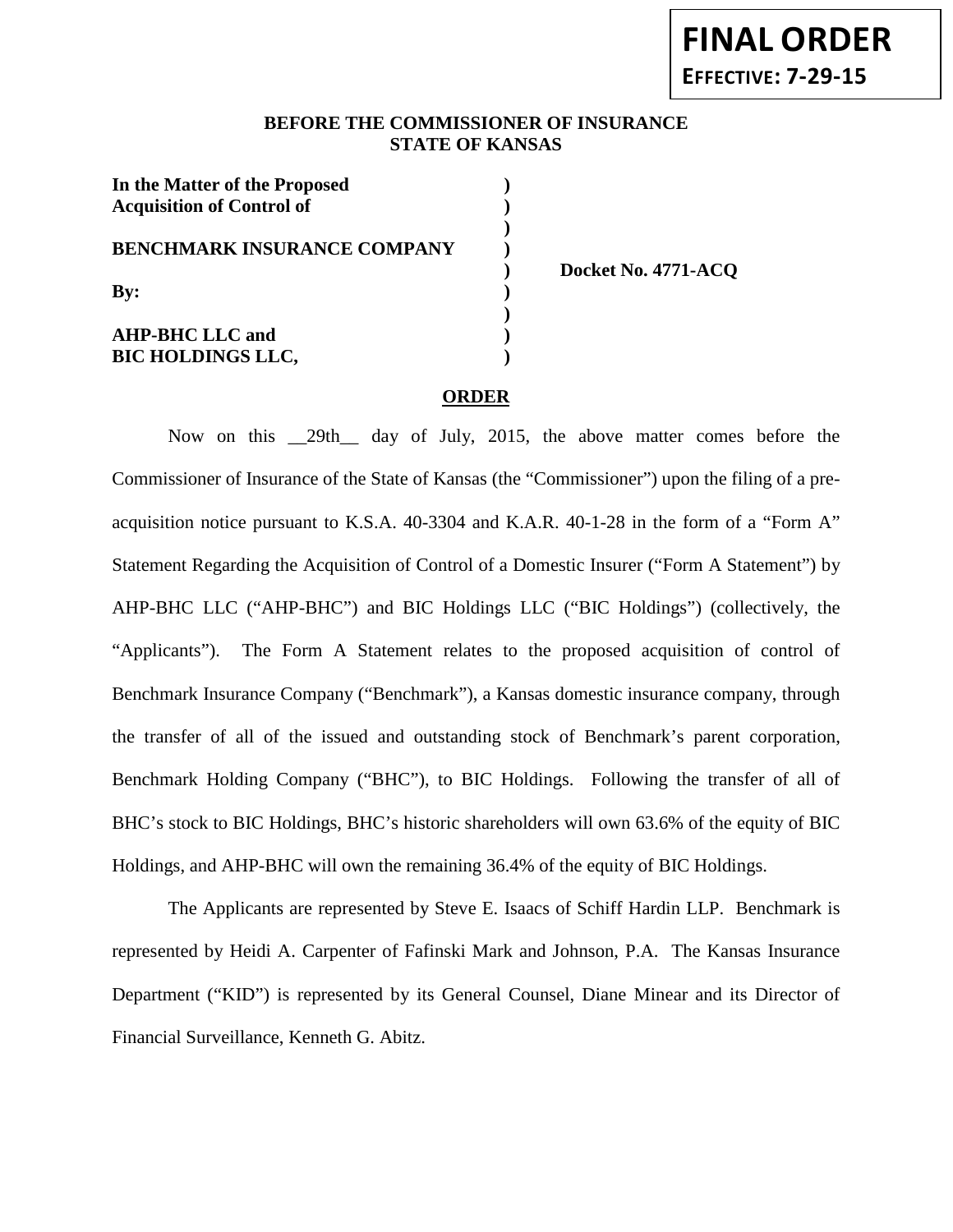Pursuant to the authority granted to the Commissioner pursuant to K.S.A. 40-3301 and 40-3304(d)(1) and in accordance with the Kansas Administrative Procedures Act, K.S.A. 77-501, *et seq.*, the Commissioner hereby asserts the following declarations of public interest and policy, findings of fact, conclusions of law and orders:

## **DECLARATION OF PUBLIC INTEREST AND POLICY**

The Commissioner finds and declares that it is consistent with the public interest and the interest of policyholders to permit insurers to:

- (a) engage in activities which would enable them to make better use of management skills and facilities;
- (b) diversify into new lines of business through acquisition or organization of subsidiaries;
- (c) have free access to capital markets which could provide funds for insurers to use in diversification programs;
- (d) implement sound tax planning conclusions; and
- (e) serve the changing needs of the public and adapt to changing conditions of the social, economic and political environment, so that insurers are able to compete effectively and to meet the growing public demand for institutions capable of providing a comprehensive range of financial services.

The Commissioner further finds and declares that the policies and purposes in K.S.A. 40- 33-1, *et seq.*, promote the public interest by:

- (a) facilitating the achievement of the objectives enumerated in K.S.A. 40-3301 and set out above;
- (b) requiring disclosure of pertinent information relating to changes in control of an insurer;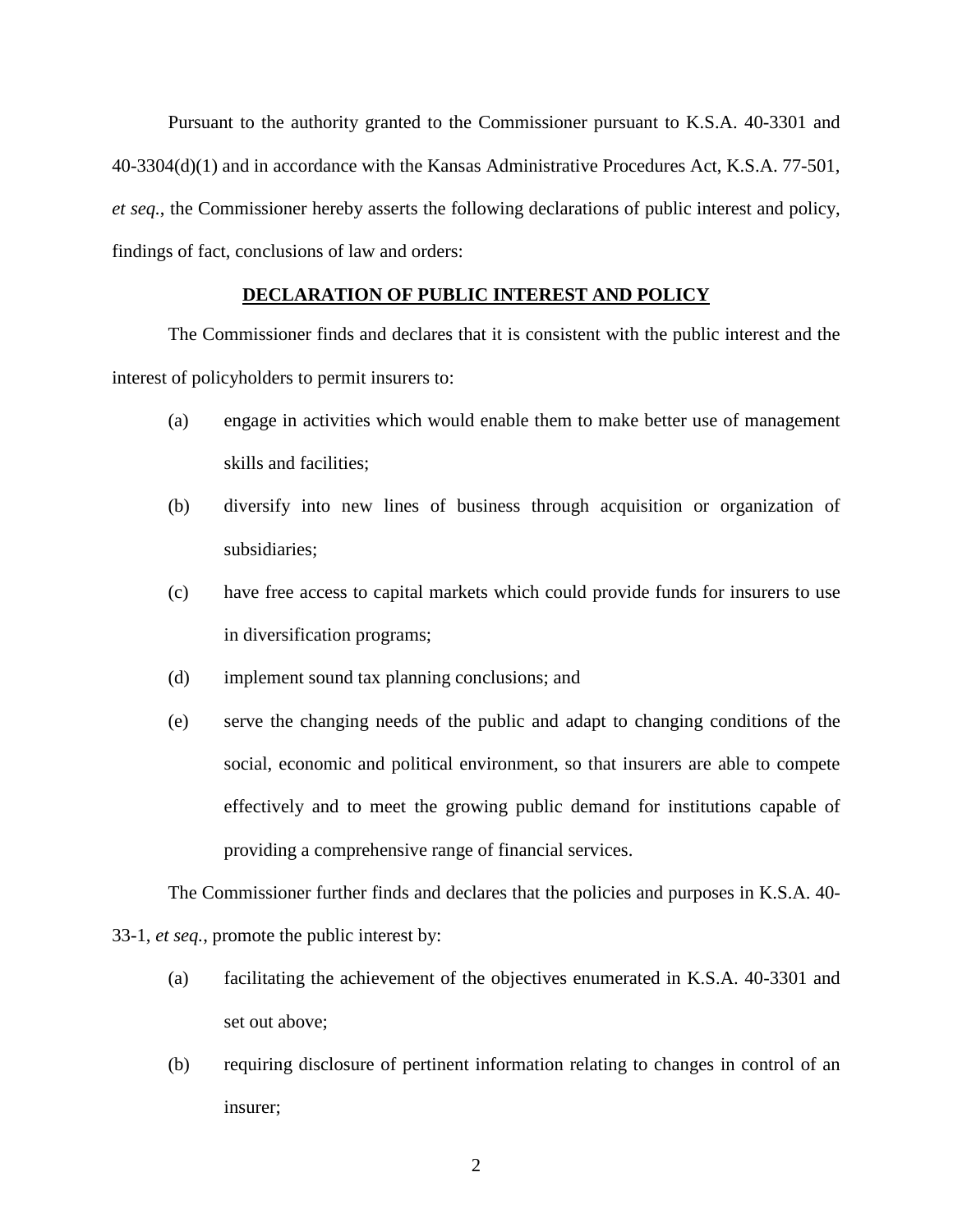- (c) requiring disclosure by an insurer of material transactions and relationships between the insurer and its affiliates, including certain dividends paid by the insurer; and
- (d) providing standards governing material transactions between the insurer and its affiliates.

#### **FINDINGS OF FACT AND CONCLUSIONS OF LAW**

The findings of fact and conclusions stated herein are based upon the statements made by the Applicants in the Form A Statement and accompanying documents made under oath and filed with KID by the Applicants pursuant to K.S.A. 40-3304(b) and K.A.R. 40-1-28.

1. Significant documents have been reviewed by representatives of the Financial Surveillance and Legal Divisions of the KID, and the Commissioner has had the benefit of their technical expertise and advice.

2. The purpose of the filing of the Form A Statement is to seek authority from KID for the proposed acquisition of control of Benchmark by the Applicants. The terms and conditions of the proposed acquisition are more fully set forth in the Form A Statement filed with the Commissioner pursuant to the Kansas Insurance Holding Companies Act, K.S.A. 40-3301, *et seq*.

3. The Form A Statement filed with the KID by the Applicants included a Form A Statement Regarding the Acquisition of Control of a Domestic Insurer dated July 23, 2015, requesting approval of the acquisition of control of Benchmark.

4. The Applicants submitted various Exhibits to the Form A Statement, including, without limitation, the Investment and Exchange Agreement, organizational charts and financial statements.

3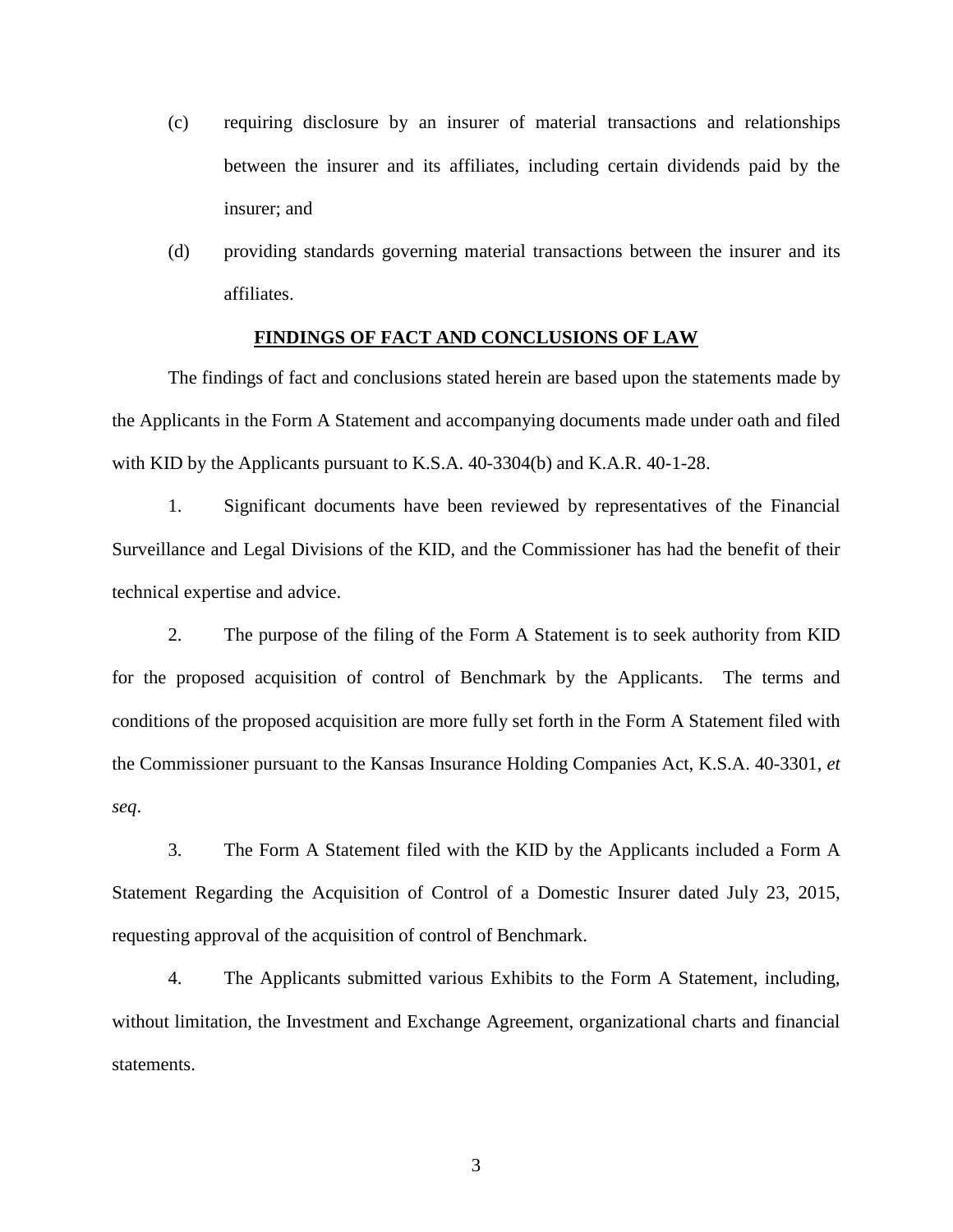5. Benchmark is a Kansas corporation headquartered in Wayzata, Minnesota, and having a registered address in Topeka, Kansas. BHC, a Minnesota corporation, currently owns 100% of the issued and outstanding shares of stock of Benchmark. BIC Holdings will obtain 100% ownership of Benchmark through its purchase of all the outstanding shares of capital stock of BHC. The historic shareholders of BHC will continue to own, indirectly, 63.6% of the equity interest in Benchmark, and AHP-BHC will acquire, indirectly, 36.4% of the equity interest in Benchmark.

6. On March 16, 2015, BHC, Trean Corporation, the holders of all of the outstanding stock of each of BHC and Trean Corporation, Andrew M. O'Brien, AHP-BHC, AHP-TH LLC, BIC Holdings and Trean Holdings LLC executed an Investment and Exchange Agreement (the "Agreement"). The Agreement provides for the transaction to close following, among other things, the receipt of proper regulatory approvals, including approval by the KID. AHP-BHC's total purchase price for its interest in BIC Holdings is approximately \$28.5 million. Upon execution of the Agreement, Andrew M. O'Brien, as trustee of the Andrew M. O'Brien Premarital Trust, will continue to be the ultimate controlling person of Benchmark.

7. The staff of the KID have inspected and reviewed the contents of the Form A Statement and Exhibits attached thereto to the extent necessary and found that the filing of the Form A Statement and Exhibits are in compliance with the provisions of Kansas Insurance Holding Company Act, K.S.A. 40-3301, *et seq.* and K.A.R. 40-1-28. Also, staff have found the Form A Statement and Exhibits have provided the information required under Kansas statutes to enable the Commissioner to render a decision.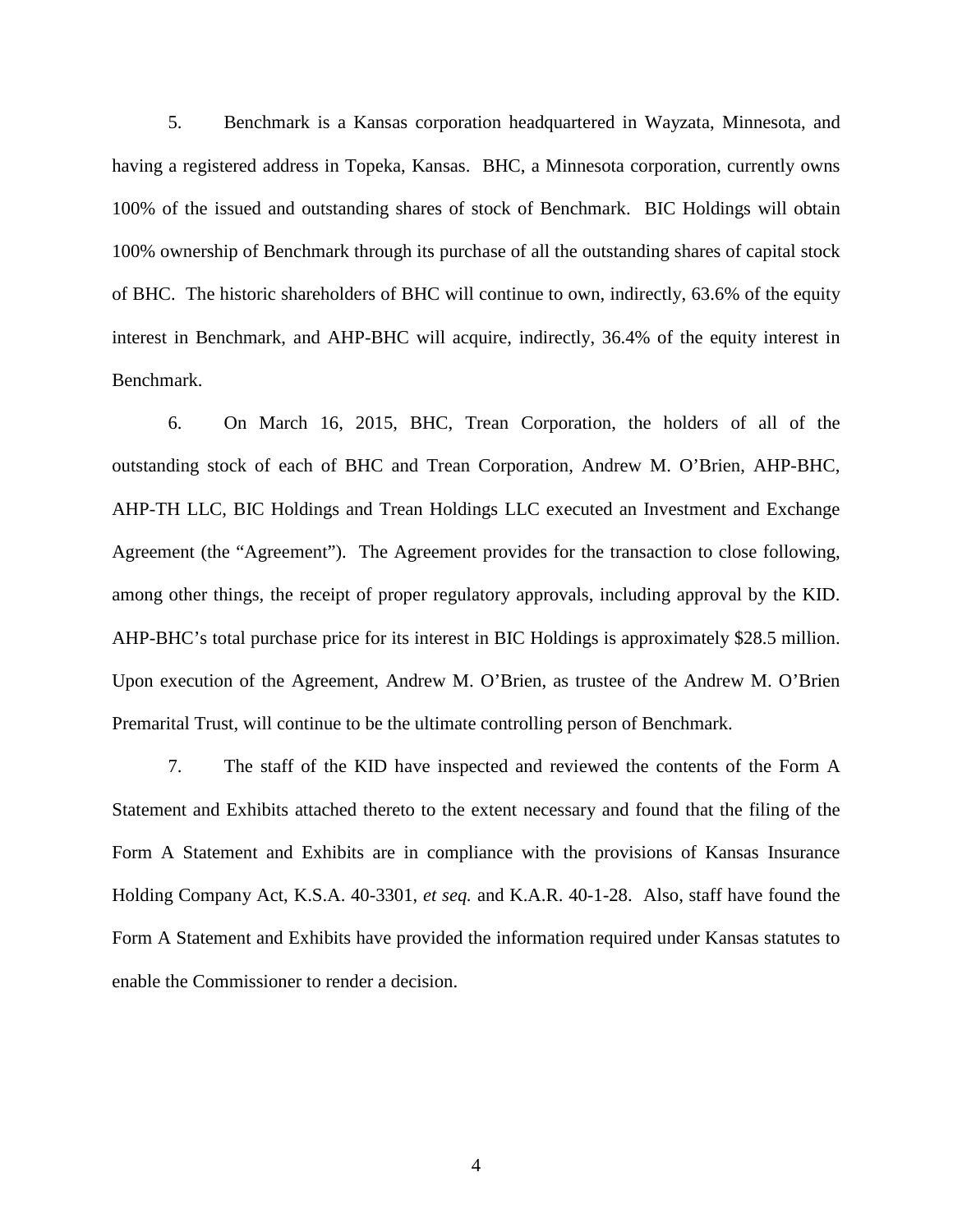8. Evidence shows that after the change of control, Benchmark would be able to satisfy the requirements for the issuance of a license to write the line or lines of insurance for which it is presently licensed.

9. Evidence shows that the financial condition of the Applicants does not jeopardize the financial stability of Benchmark or prejudice the interest of its policyholders.

10. Evidence shows that the Applicants have no current plans or proposals to liquidate Benchmark, sell its assets or consolidate or merge Benchmark with any person, or to make any other material change in Benchmark's current active business operations or corporate structure or management.

11. Evidence shows that the competence, experience and integrity of those persons who would control the operation of Benchmark are such that it would be in the interest of policyholders of the insurer and of the public to permit the acquisition of control.

12. Evidence shows that the acquisition is not likely to be hazardous or prejudicial to the insurance-buying public.

### **IT IS THEREFORE ORDERED BY THE COMMISSIONER OF INSURANCE THAT:**

1. The application by the Applicants to acquire control of Benchmark in the manner set forth in the Form A Statement and Exhibits attached thereto is hereby approved pursuant to K.S.A. 40-3304, provided that the acquisition is effected within sixty (60) days of the date of this Order.

2. The Commissioner retains jurisdiction over the subject matter of this proceeding and over the parties for the purpose of entering such further order or orders as may be deemed proper.

5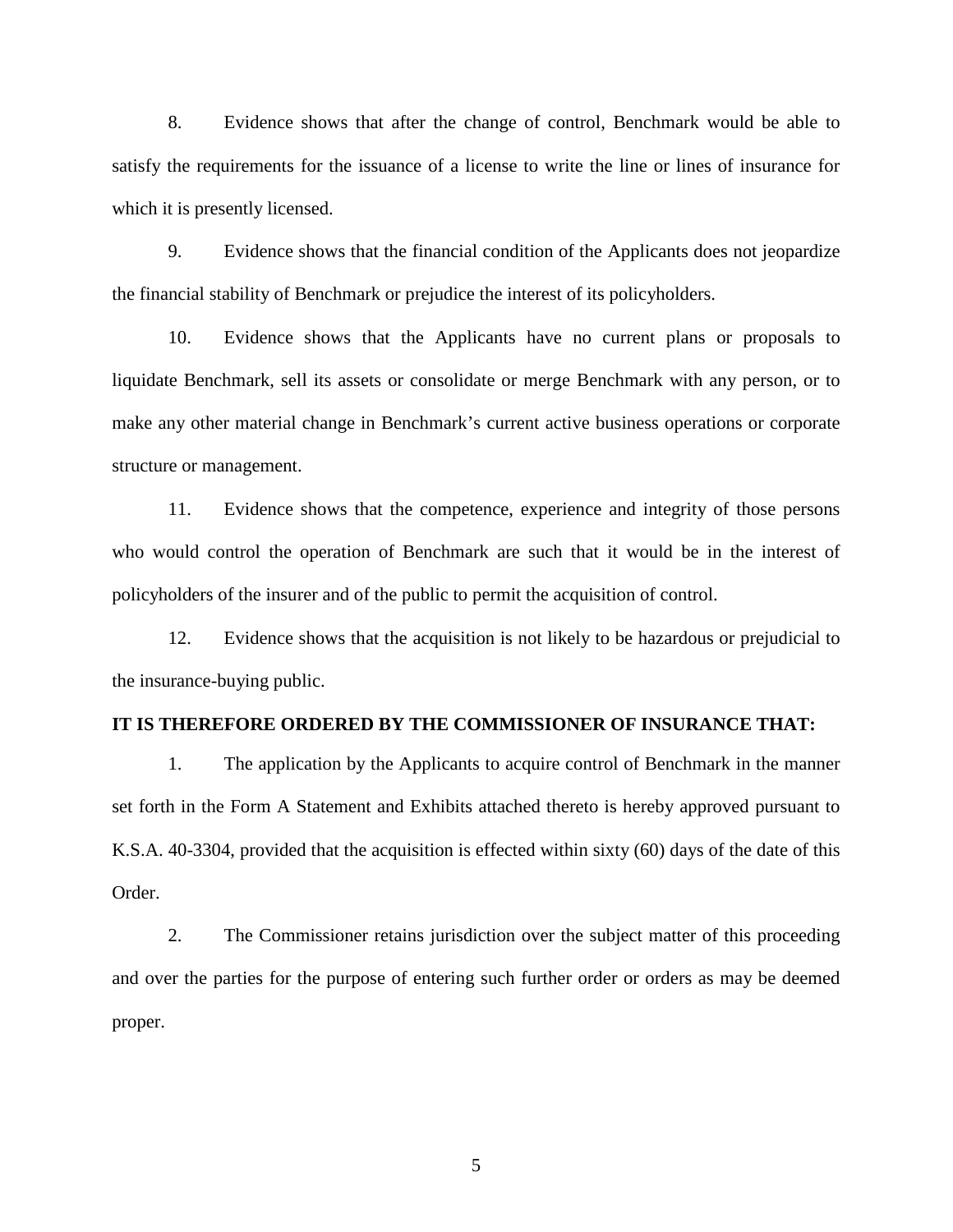#### **NOTICE OF RIGHTS**

This Final Order is effective upon service. Pursuant to K.S.A. 77-529, Applicants may petition the Commissioner for reconsideration of this Final Order within fifteen (15) days after service of the Final Order. A petition for reconsideration must state the specific grounds upon which relief is requested. Additionally, a party to this agency proceeding may seek judicial review of this Final Order by filing a petition in the District Court, pursuant to K.S.A. 77-601, *et seq.* Reconsideration of this Final Order is not a prerequisite for judicial review. A petition for judicial review is not timely unless filed within thirty (30) days following the service of this Final Order, unless Applicants petition the Commissioner for reconsideration, in which case a petition for judicial review is not timely unless filed within thirty (30) days following service of an order rendered upon reconsideration, or an order denying the request for reconsideration. In the event Applicants file a petition for judicial review, the agency officer to be served on behalf of the Department is:

> Diane Minear, General Counsel Kansas Insurance Department 420 S.W. 9th Street Topeka, Kansas 66612

# **IT IS SO ORDERED THIS \_29th\_ DAY OF JULY 2015, IN THE CITY OF TOPEKA, COUNTY OF SHAWNEE, STATE OF KANSAS.**



| /s/ Ken Selzer                   |  |
|----------------------------------|--|
| Ken Selzer, CPA                  |  |
| <b>Commissioner of Insurance</b> |  |
| BY:                              |  |

 $/s/$  Diane Minear Diane Minear General Counsel